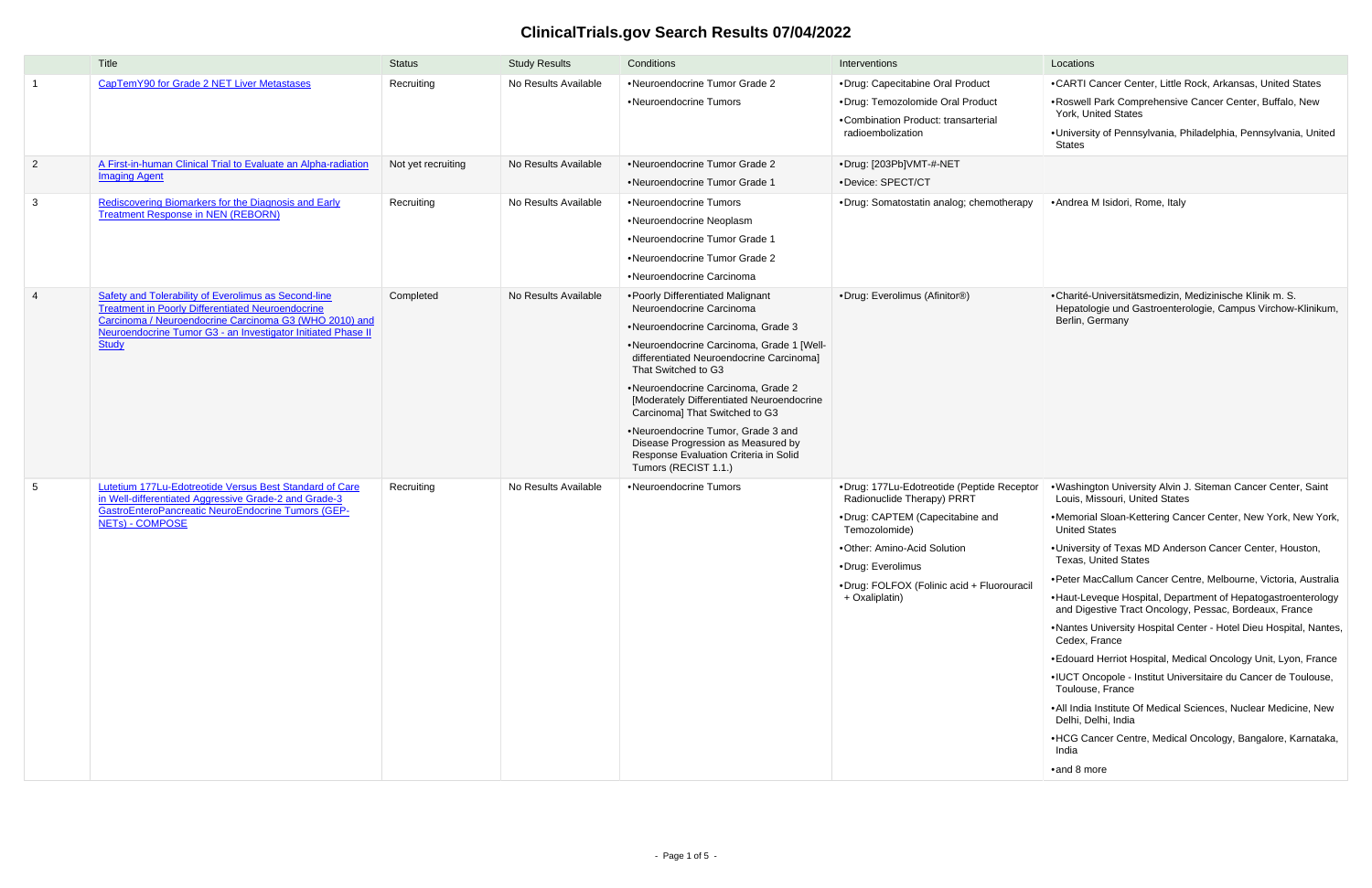|                 | Title                                                                                                        | <b>Status</b>          | <b>Study Results</b> | Conditions                                                | Interventions                                                     | Locations                                                                                     |
|-----------------|--------------------------------------------------------------------------------------------------------------|------------------------|----------------------|-----------------------------------------------------------|-------------------------------------------------------------------|-----------------------------------------------------------------------------------------------|
| $6\overline{6}$ | Study to Evaluate the Efficacy and Safety of Lutathera in                                                    | Recruiting             | No Results Available | •Gastro-enteropancreatic Neuroendocrine                   | •Drug: Lutathera                                                  | • Yale Cancer Center, New Haven, Connecticut, United States                                   |
|                 | Patients With Grade 2 and Grade 3 Advanced GEP-NET                                                           |                        |                      | Tumor                                                     | •Drug: long-acting octreotide                                     | .USF - H. Lee Moffitt Cancer Center and Research Institute,                                   |
|                 |                                                                                                              |                        |                      |                                                           | .Drug: high dose long-acting octreotide                           | Tampa, Florida, United States                                                                 |
|                 |                                                                                                              |                        |                      |                                                           | .Other: Optional post-progression re-<br>treatment with Lutathera | . University of Iowa Hospitals and Clinics - Oncology, Iowa City,<br>Iowa, United States      |
|                 |                                                                                                              |                        |                      |                                                           | •Other: Optional post-progression cross-<br>over to Lutathera     | • University of Kentucky UK Markey Cancer Center, Lexington,<br>Kentucky, United States       |
|                 |                                                                                                              |                        |                      |                                                           |                                                                   | .Mayo Clinic - Oncology, Rochester, Minnesota, United States                                  |
|                 |                                                                                                              |                        |                      |                                                           |                                                                   | •Nebraska Cancer Centers, Omaha, Nebraska, United States                                      |
|                 |                                                                                                              |                        |                      |                                                           |                                                                   | .MD Anderson Cancer Center, Houston, Texas, United States                                     |
|                 |                                                                                                              |                        |                      |                                                           |                                                                   | • A.C.Camargo Cancer Center, Sao Paulo, Brazil                                                |
|                 |                                                                                                              |                        |                      |                                                           |                                                                   | • Sociedade Beneficente de Senhoras Hospital Sirio-Libanes,<br>Sao Paulo, Brazil              |
|                 |                                                                                                              |                        |                      |                                                           |                                                                   | . London Health Sciences Centre, University of Western Ontario -<br>Oncology, London, Canada  |
|                 |                                                                                                              |                        |                      |                                                           |                                                                   | •and 45 more                                                                                  |
| $\overline{7}$  | <b>Avelumab in G2-3 NET</b>                                                                                  | Unknown status         | No Results Available | •Neuroendocrine Tumors                                    | •Drug: Avelumab                                                   | • Sunnybrook Health Sciences Centre, Toronto, Ontario, Canada                                 |
| 8               | Pancreatic Radiofrequency Under High Echo-endoscopy in<br>the Management of Pancreatic Neuroendocrine Tumors | Recruiting             | No Results Available | •Neuroendocrine Tumor of Pancreas<br>(Disorder)           | · Procedure: Radiofrequency ablation                              | ·Institut Paoli Calmettes, Marseille, France                                                  |
|                 |                                                                                                              |                        |                      | •Neuroendocrine Tumor Grade 1                             |                                                                   |                                                                                               |
| 9               | <b>Chidamide Plus Sintilimab for Chemotherapy-refractory</b>                                                 | Recruiting             | No Results Available | •Neuroendocrine Tumors                                    | ·Drug: Chidamide                                                  | .The First Affiliated Hospital of Xiamen University, Xiamen,<br>Fujian, China                 |
|                 | Advanced High-grade Neuroendocrine Neoplasm                                                                  |                        |                      | •Neuroendocrine Tumor Grade 3                             | •Drug: Sintilimab                                                 |                                                                                               |
|                 |                                                                                                              |                        |                      | •Neuroendocrine Carcinoma                                 |                                                                   | • Harbin Medical University Cancer Hospital, Harbin, Heilongjiang,<br>China                   |
|                 |                                                                                                              |                        |                      | •Neuroendocrine Neoplasm                                  |                                                                   |                                                                                               |
| 10              | Phase 2a Desipramine in Small Cell Lung Cancer and Other<br><b>High-Grade Neuroendocrine Tumors</b>          | Terminated             | <b>Has Results</b>   | • Small Cell Lung Cancer (SCLC)<br>•Neuroendocrine Tumors | •Drug: Desipramine HCL                                            | • Stanford University Cancer Institute, Stanford, California, United<br><b>States</b>         |
| 11              | Study of PRRT in Metastatic, World Health Organization                                                       | Recruiting             | No Results Available | •Gastroenteropancreatic Neuroendocrine                    | •Drug: Lutathera                                                  | • Stanford Cancer Institute Palo Alto, Stanford, California, United                           |
|                 | (WHO) Grade 1 or 2, SSTR Positive, GEP-NET Who Are<br><b>Candidates for Cytoreductive Surgery</b>            |                        |                      | Tumor                                                     | •Drug: Gallium 68 Dotatate                                        | <b>States</b>                                                                                 |
|                 |                                                                                                              |                        |                      |                                                           | • Procedure: Computed Tomography (CT)                             |                                                                                               |
|                 |                                                                                                              |                        |                      |                                                           | • Procedure: Magnetic Resonance Imaging<br>(MRI)                  |                                                                                               |
|                 |                                                                                                              |                        |                      |                                                           | ·Procedure: PET/CT                                                |                                                                                               |
| 12              | Nivolumab and Temozolomide in Treating Patients With                                                         | Active, not recruiting | No Results Available | •Grade I Neuroendocrine Carcinoma                         | ·Biological: Nivolumab                                            | .Ohio State University Comprehensive Cancer Center-COHORT                                     |
|                 | Recurrent or Refractory Small-Cell Lung Cancer or Advanced<br><b>Neuroendocrine Cancer</b>                   |                        |                      | • Grade II Neuroendocrine Carcinoma                       | ·Drug: Temozolomide                                               | 1, Columbus, Ohio, United States                                                              |
|                 |                                                                                                              |                        |                      | • Grade III Neuroendocrine Carcinoma                      |                                                                   | .Ohio State University Comprehensive Cancer Center-COHORT<br>2, Columbus, Ohio, United States |
|                 |                                                                                                              |                        |                      | •Metastatic Neuroendocrine Carcinoma                      |                                                                   |                                                                                               |
|                 |                                                                                                              |                        |                      | •Neuroendocrine Carcinoma                                 |                                                                   |                                                                                               |
|                 |                                                                                                              |                        |                      | • Recurrent Small Cell Lung Carcinoma                     |                                                                   |                                                                                               |
|                 |                                                                                                              |                        |                      | • Refractory Small Cell Lung Carcinoma                    |                                                                   |                                                                                               |
|                 |                                                                                                              |                        |                      | •Lung Cancer Stage IV                                     |                                                                   |                                                                                               |
|                 |                                                                                                              |                        |                      | •Large Cell Neuroendocrine Carcinoma                      |                                                                   |                                                                                               |
|                 |                                                                                                              |                        |                      | •Neuroendocrine Tumors                                    |                                                                   |                                                                                               |
|                 |                                                                                                              |                        |                      | • Small Cell Lung Cancer Metastatic                       |                                                                   |                                                                                               |
|                 |                                                                                                              |                        |                      | ·Small-cell Lung Cancer                                   |                                                                   |                                                                                               |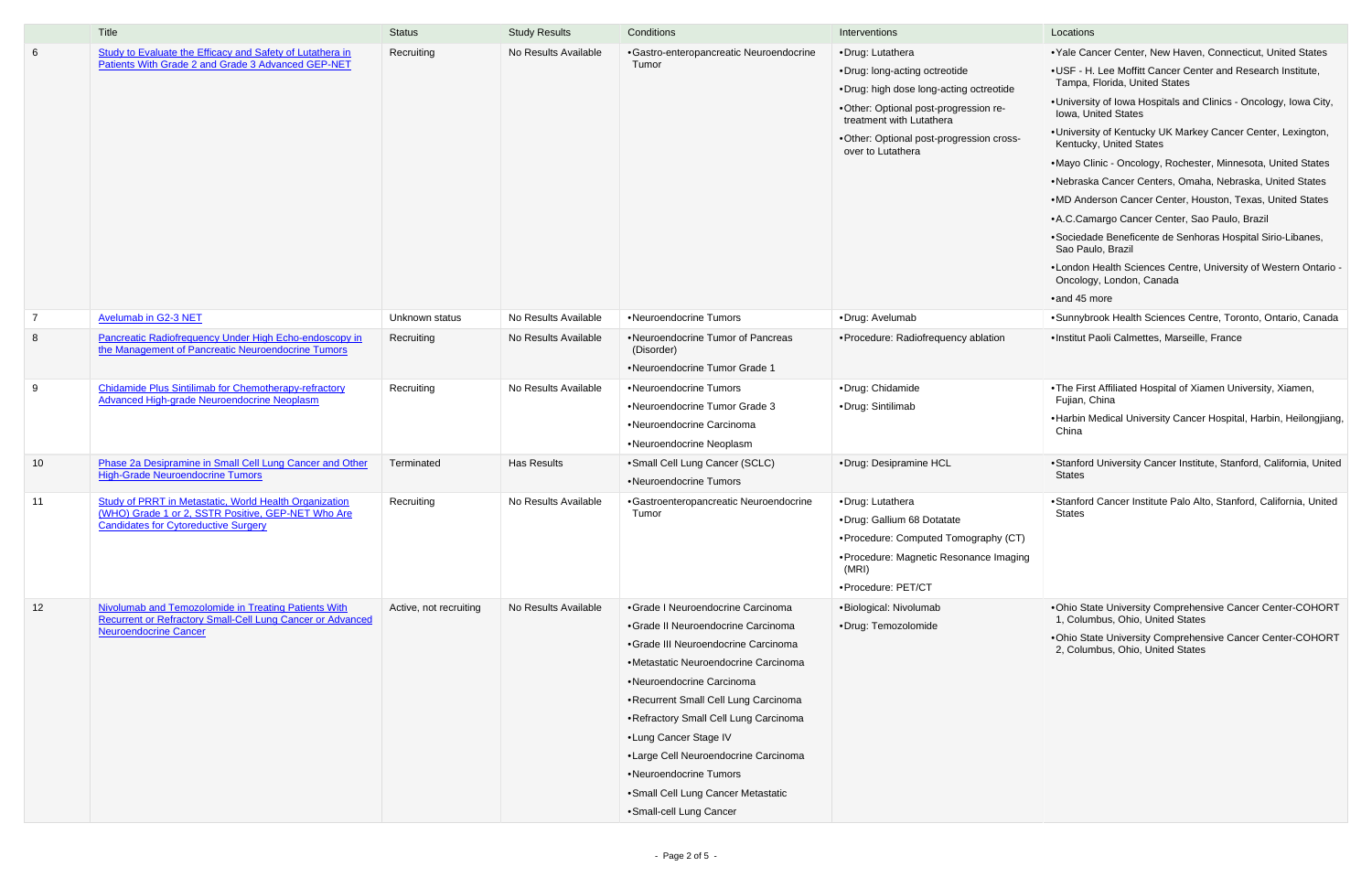|    | Title                                                                                                                                                                | <b>Status</b>          | <b>Study Results</b> | Conditions                                                                            | Interventions                      | Locations                                                                                                                                                                                                            |
|----|----------------------------------------------------------------------------------------------------------------------------------------------------------------------|------------------------|----------------------|---------------------------------------------------------------------------------------|------------------------------------|----------------------------------------------------------------------------------------------------------------------------------------------------------------------------------------------------------------------|
| 13 | A Ph 2 Study of Fosbretabulin in Subjects w Pancreatic<br>or Gastrointestinal Neuroendocrine Tumors w Elevated<br><b>Biomarkers</b>                                  | Completed              | Has Results          | •Neuroendocrine Tumors                                                                | ·Drug: fosbretabulin tromethamine  | ·Stanford<br><b>United S</b><br>•Markey<br>Kentuck<br>·Montefio<br>•Duke Ur<br>States<br>•Froedter<br>Wiscons                                                                                                        |
| 14 | A Study to testABI-009 in Patients With Metastatic,<br>Unresectable, Low or Intermediate Grade Neuroendocrine<br>Tumors of the Lung or Gastroenteropancreatic System | Terminated             | Has Results          | •Neuroendocrine Tumors                                                                | ·Drug: ABI-009                     | •Ochsner<br><b>States</b>                                                                                                                                                                                            |
| 15 | <b>TEMCAP in Grade 3 and Low Ki-67 Gastroenteropancreatic</b><br><b>Neuroendocrine Tumors</b>                                                                        | Active, not recruiting | No Results Available | •Neuroendocrine Tumors<br>•Neuroendocrine Carcinoma<br>•Temozolomide<br>•Capecitabine | •Drug: TEMCAP                      | • Asan Me<br>Seoul, K                                                                                                                                                                                                |
| 16 | Rollover Protocol for Subjects Who Have Responded on<br>Study 4218s - A Phase 2 Study                                                                                | Completed              | No Results Available | •Neuroendocrine Tumors                                                                | ·Drug: fosbretabulin               | ·Stanford<br><b>United S</b><br>·Markey<br>Kentuck<br>·Montefio<br>•Duke Ur<br>States<br>•Froedter<br>Wiscons                                                                                                        |
| 17 | <b>Quarfloxin in Patients With Low to Intermediate Grade</b><br><b>Neuroendocrine Carcinoma</b>                                                                      | Completed              | No Results Available | •Neuroendocrine Tumors<br>•Carcinoid Tumor                                            | •Drug: Quarfloxin                  | ·Birmingh<br><b>United S</b><br>• Rocky M<br>States<br>•Front Ra<br>States<br>·Ocala, F<br>•Southerr<br><b>United S</b><br>•Texas O<br>•Texas O<br>•El Paso<br>States<br>•Cancer 0<br>States<br>•UT Heal<br>·and 3 m |
| 18 | A Study of Pembrolizumab in Patients With Neuroendocrine<br><b>Tumors</b>                                                                                            | Completed              | Has Results          | •Neuroendocrine Tumors                                                                | ·Drug: Pembrolizumab               | •Fox Cha<br>States<br>•MD And                                                                                                                                                                                        |
| 19 | Phase 2 Study of Tanezumab in Subjects With Moderate to<br><b>Severe Pain Due to Schwannomatosis</b>                                                                 | Recruiting             | No Results Available | ·Schwannomatosis<br>• Pain                                                            | •Drug: Tanezumab<br>·Drug: Placebo | ·Massach<br><b>United S</b>                                                                                                                                                                                          |

- •Stanford University School of Medicine, Stanford, California, United States
- •Markey Cancer Center, Clinical Research Office, Lexington, Kentucky, United States
- •Montefiore, Bronx, New York, United States
- •Duke University Medical Center, Durham, North Carolina, United States
- •Froedtert Hospital, Medicial College of Wisconsin, Milwaukee, Wisconsin, United States
- •Ochsner Clinic Foundation, New Orleans, Louisiana, United States
- Asan Medical Center, University of Ulsan College of Medicine, Seoul, Korea, Republic of
- •Stanford University School of Medicine, Stanford, California, United States
- •Markey Cancer Center, Clinical Research Office, Lexington, Kentucky, United States
- •Montefiore, Bronx, New York, United States
- •Duke University Medical Center, Durham, North Carolina, United States
- •Froedtert Hospital, Medicial College of Wisconsin, Milwaukee, Wisconsin, United States
- •Birmingham Hematology and Oncology, Birmingham, Alabama, United States
- •Rocky Mountain Cancer Centers, Denver, Colorado, United States
- •Front Range Cancer Specialists, Fort Collins, Colorado, United States
- •Ocala, Florida, United States
- •Southern New Mexico Cancer Center, Las Cruces, New Mexico, United States
- •Texas Oncology, Amarillo, Texas, United States
- •Texas Oncology, Dallas, Texas, United States
- •El Paso Cancer Treatment Center, El Paso, Texas, United States
- •Cancer Care Centers of South Texas, Kerrville, Texas, United States
- •UT Health Science Center, San Antonio, Texas, United States
- •and 3 more
- •Fox Chase Cancer Center, Philadelphia, Pennsylvania, United States
- •MD Anderson Cancer Center, Houston, Texas, United States
- •Massachusetts General Hospital, Boston, Massachusetts, United States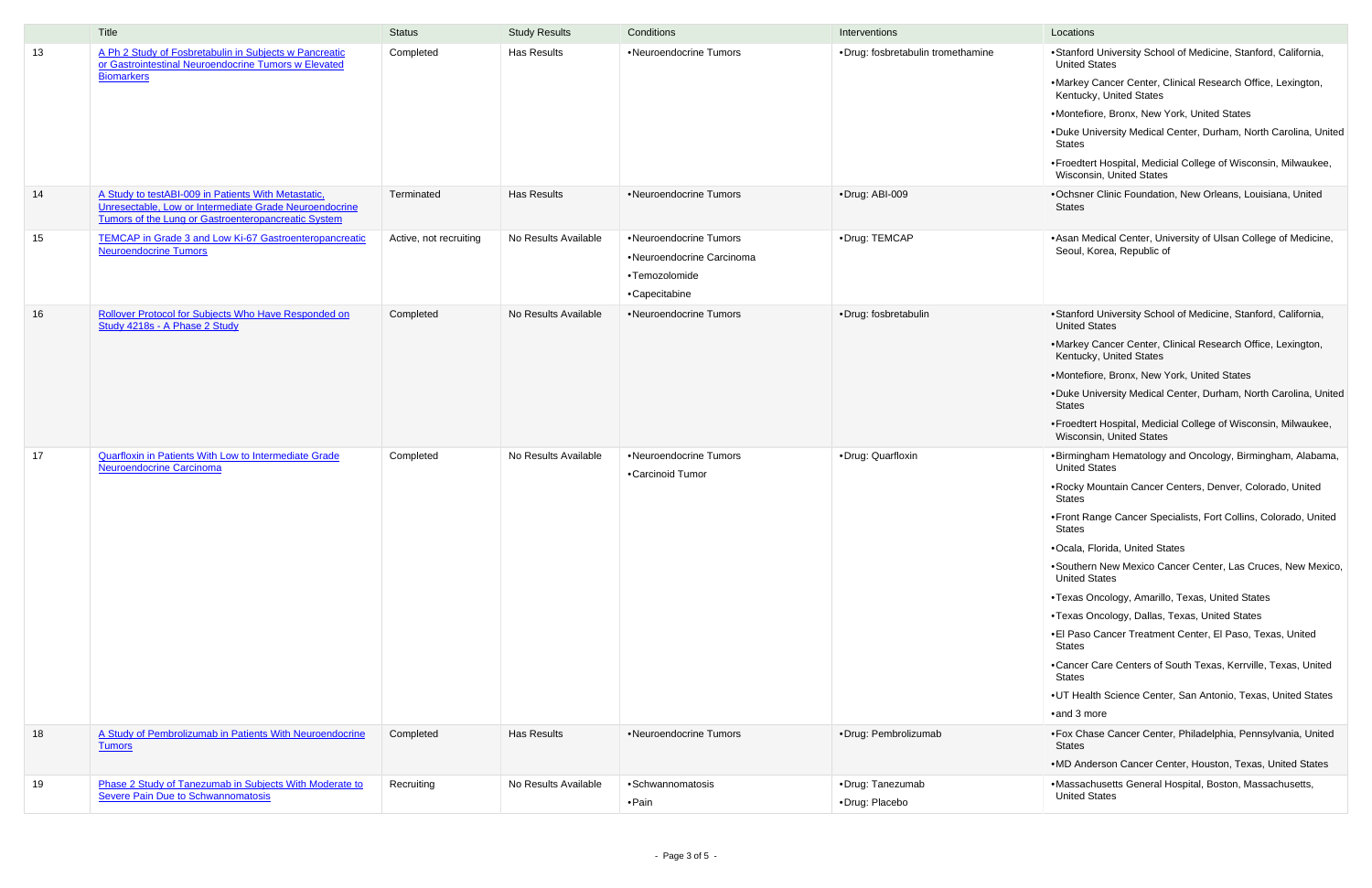|    | Title                                                                                                                                                                                                                                                                                            | <b>Status</b>          | <b>Study Results</b> | Conditions                                                                                                                                                                         | Interventions                                      | Locations                                                                                                                                                                                                                                     |
|----|--------------------------------------------------------------------------------------------------------------------------------------------------------------------------------------------------------------------------------------------------------------------------------------------------|------------------------|----------------------|------------------------------------------------------------------------------------------------------------------------------------------------------------------------------------|----------------------------------------------------|-----------------------------------------------------------------------------------------------------------------------------------------------------------------------------------------------------------------------------------------------|
| 20 | <b>Study to Determine if Contacting Patients With MTC More</b><br><b>Frequently Results in Earlier Detection and Treatment of</b><br>Signs and Symptoms of AEs and Thus a Decrease in the<br>Percentage of Time Patients Experience AEs During First 12<br><b>Months on Vandetanib Treatment</b> | Active, not recruiting | <b>Has Results</b>   | •Locally Advanced or Metastatic Medullary<br><b>Thyroid Cancer</b><br>•Medullary Thyroid Cancer                                                                                    | •Behavioral: Patient outreach<br>•Drug: Vandetanib | ·Investiga<br>·Investiga<br>·Investiga<br>·Investiga<br>·Investiga<br>·Investiga<br>·Investiga<br>·Investiga<br>·Investiga<br>·Investiga<br>$\bullet$ and 24 n                                                                                |
| 21 | 177Lu-PP-F11N for Receptor Targeted Therapy and Imaging<br>of Metastatic Thyroid Cancer.                                                                                                                                                                                                         | Recruiting             | No Results Available | • Thyroid Cancer, Medullary<br>.Neuroendocrine Tumor of the Lung Grade<br>1 and $2$<br>•Neuroendocrine Tumor of the Thymus<br>Grade 1 and 2<br>•Neuroendocrine Tumor GEP Grade 1-3 | ·Drug: 177Lu-PP-F11N                               | ·Universit<br>medicine                                                                                                                                                                                                                        |
| 22 | Study to Assess the Efficacy and Safety of Lanreotide<br>Autogel® in Chinese Participants With GEP-NETs                                                                                                                                                                                          | Active, not recruiting | No Results Available | •Gastroenteropancreatic Neuroendocrine<br>Tumor                                                                                                                                    | •Drug: Lanreotide autogel                          | •West Ch<br>China<br>•The Firs<br>Guangzł<br>• Harbin N<br>China<br>•Tongji H<br>Science<br>·Qilu Hos<br>•The Firs<br>Xi-an, Cl<br>•The Firs<br>Xiamen,<br>•The sec<br>Medicine<br>•The Firs<br>Universit<br>•The Firs<br>Zhengzh<br>•and 5 m |
| 23 | ladademstat in Combination With Paclitaxel in Relapsed/<br><b>Refractory SCLC and Extrapulmonary High Grade NET</b>                                                                                                                                                                              | Not yet recruiting     | No Results Available | ·Small-cell Lung Cancer<br>•Neuroendocrine Carcinoma                                                                                                                               | ·Drug: ladademstat<br>·Drug: Paclitaxel            |                                                                                                                                                                                                                                               |

- •Investigational Site Number 301, St Leonards, Australia
- •Investigational Site Number 401, Wien, Austria
- •Investigational Site Number 501, Bruxelles, Belgium
- •Investigational Site Number 701, Porto Alegre, Brazil
- •Investigational Site Number 702, Ribeirão Preto, Brazil
- •Investigational Site Number 901, Sofia, Bulgaria
- •Investigational Site Number 1001, London, Canada
- •Investigational Site Number 1002, Sherbrooke, Canada
- •Investigational Site Number 1003, Toronto, Canada
- •Investigational Site Number 1301, Beijing, China
- •and 24 more
- •University Hospital Basel, Clinic for radiology and nuclear medicine, Basel, Switzerland
- •West China Hospital of Sichuan University, Sichuan, Chengdu, China
- •The First Affiliated Hospital, Sun Yat-Sen University, Guangzhou, Guangdong, China
- •Harbin Medical University Cancer Hospital, Harbin, Helongjiang, China
- •Tongji Hospital, Tongji Medical College, Huazhong University of Science & Technology, Wuhan, Hubei, China
- •Qilu Hospital Of Shandong University, Jinan, Shandong, China
- •The First Affiliated Hospital Of Xi'an Jiaotong University, Shanxi, Xi-an, China
- •The First affiliated hospital of Xiamen University, Fujian, Xiamen, China
- •The second affiliated hospital of Zhejiang University School of Medicine, Hangzhou, Zhejiang, China
- •The First Affiliated Hospital of College of Medicine, Zhejiang University, Hangzhou, Zhejiang, China
- •The First Affiliated Hospital of Zhengzhou University, Henan, Zhengzhou, China

•and 5 more